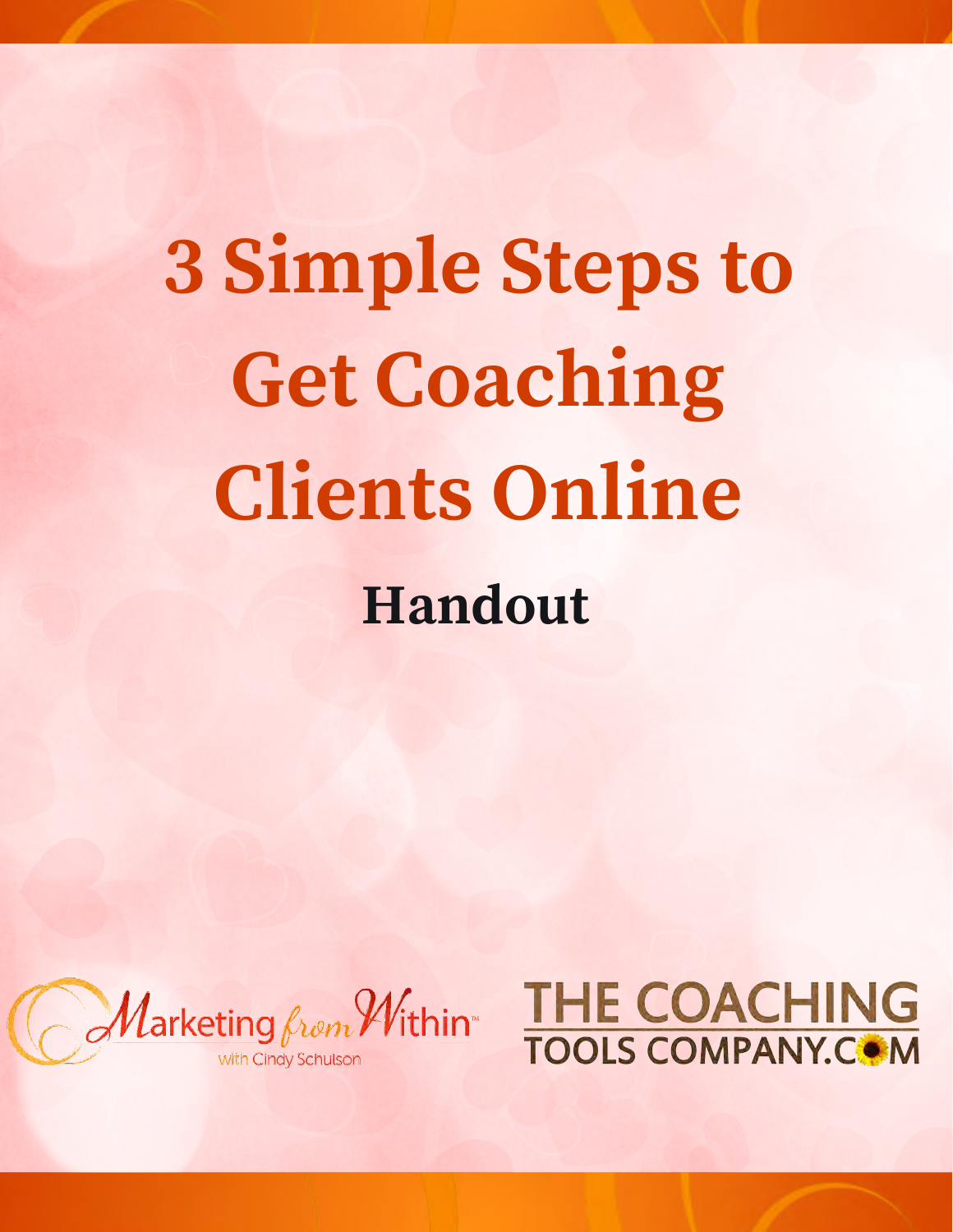## **Welcome!**

[There has never been a more important time to grow your](http://marketingfromwithin.com/about-cindy/) coaching business online.

The key is focusing on the marketing strategy that gets results vs. the shiny tactics that keep changing.

Let's do a quick check in. This training is for you if you:

- Are spread too thin and overwhelmed 1.
- 2. Are tired of chasing after clients
- Stumble when asked what you do 3.
- 4. Not crystal clear about niche
- 5. Have a small or nonexistent email list
- 6. Dislike marketing, especially the hype
- [Wish you could get more consultations](http://marketingfromwithin.com/about-cindy/) 7.
- 8. Hesitate when sharing your offer
- 9. Sell your time or bundles of time
- 10. Not charging your true value

[How did you do?](http://marketingfromwithin.com/about-cindy/)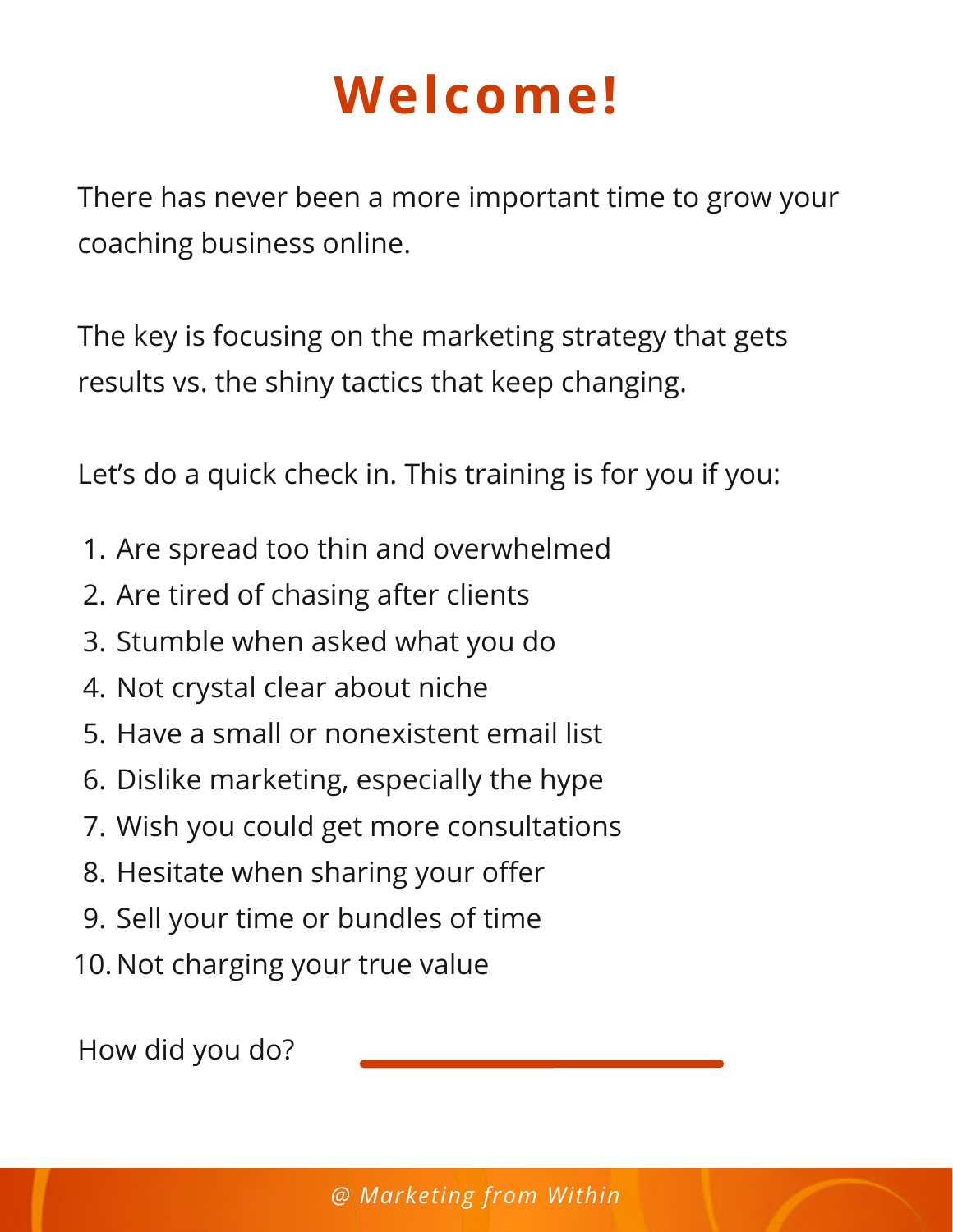#### **Captivating Message 1**

Most coaches aren't as clear as they need to be about their [message. Especially online, where you only have seconds to](http://www.talkwithcindy.com/) get your message heard.

Take this quick **Message Litmus Test**. Is your message...

- Focused speaks directly to ideal client 1.
- 2. Relevant addresses what they want
- 3. Tangible focus on clear results
- 4. Clear simple and no jargon
- 5. Concise each word counts
- 6. Connected hearts and minds
- [Unique doesn't sound like everyone else](http://www.talkwithcindy.com/) 7.
- 8. Authentic speaks your truth
- Inspiring inspires people to learn more 9.
- 10. Passionate ignites a spark in you

[How did you do?](http://marketingfromwithin.com/about-cindy/)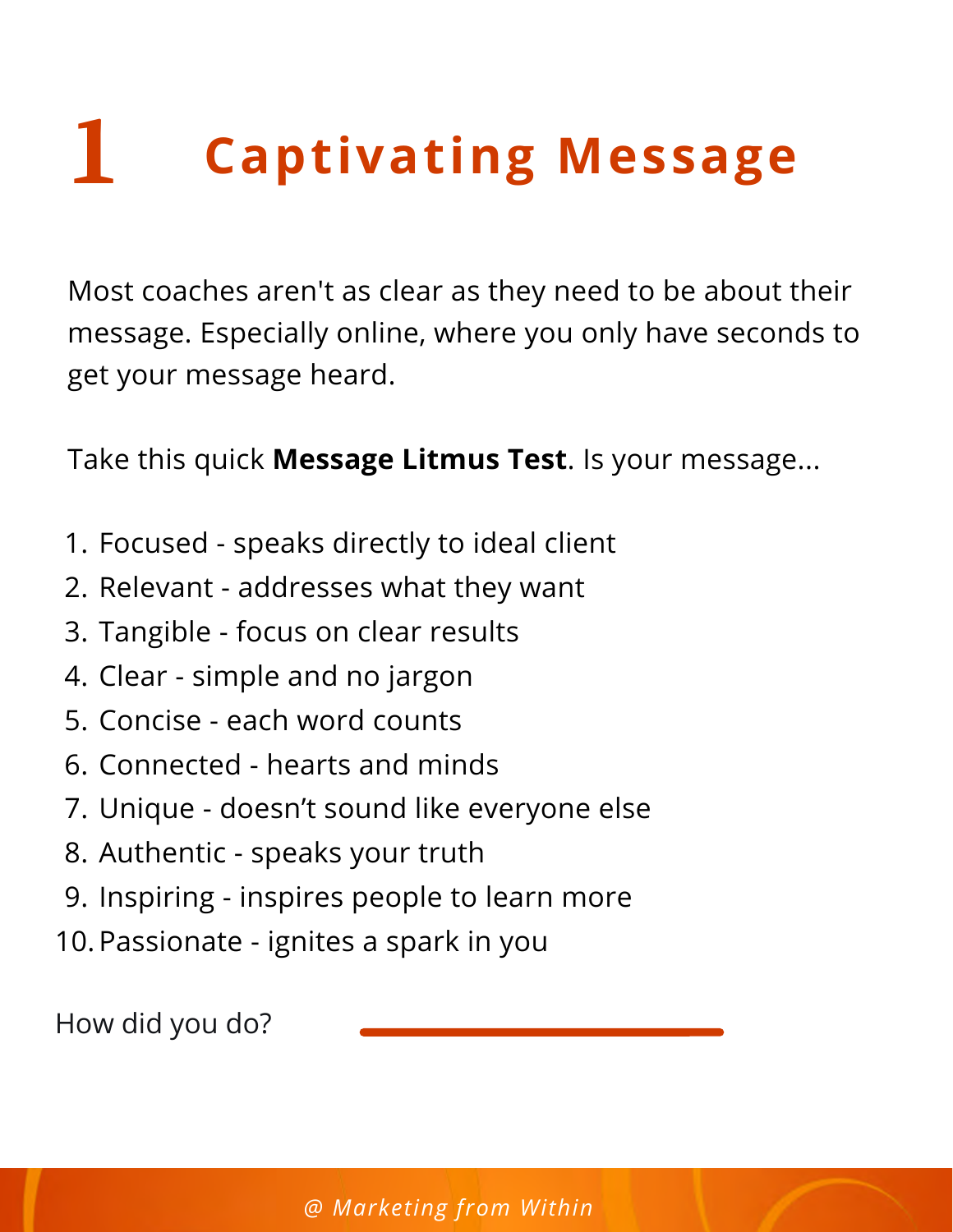#### **[Messaging before Marketing](http://www.talkwithcindy.com/)**

Marketing is sharing your \_\_\_\_\_\_\_\_\_\_\_\_\_\_\_\_ with

[\\_\\_\\_\\_\\_\\_\\_\\_\\_\\_\\_\\_\\_\\_\\_\\_\\_\\_\\_\\_\\_\\_\\_ so they're inspired to \\_\\_\\_\\_\\_\\_\\_\\_\\_\\_\\_\\_\\_\\_\\_](http://www.talkwithcindy.com/)

[To create a clear message you first need to have](http://www.talkwithcindy.com/)

[For your message to connect with the hearts and minds of](http://www.talkwithcindy.com/)

your ideal clients you need to

\_\_\_\_\_\_\_\_\_\_\_\_\_\_\_\_\_\_\_\_\_\_\_\_\_\_\_\_\_\_\_\_\_\_\_\_\_\_

\_\_\_\_\_\_\_\_\_\_\_\_\_\_\_\_\_\_\_\_\_\_\_\_\_\_\_\_\_\_\_\_\_\_\_\_\_\_

[When you combine your \\_\\_\\_\\_\\_\\_\\_\\_\\_\\_\\_\\_ message \(heart\) and](http://marketingfromwithin.com/about-cindy/) your \_\_\_\_\_\_\_\_\_\_\_\_\_\_ message (head) you get a **Magnetic Message**

[Additional Notes:](http://marketingfromwithin.com/about-cindy/)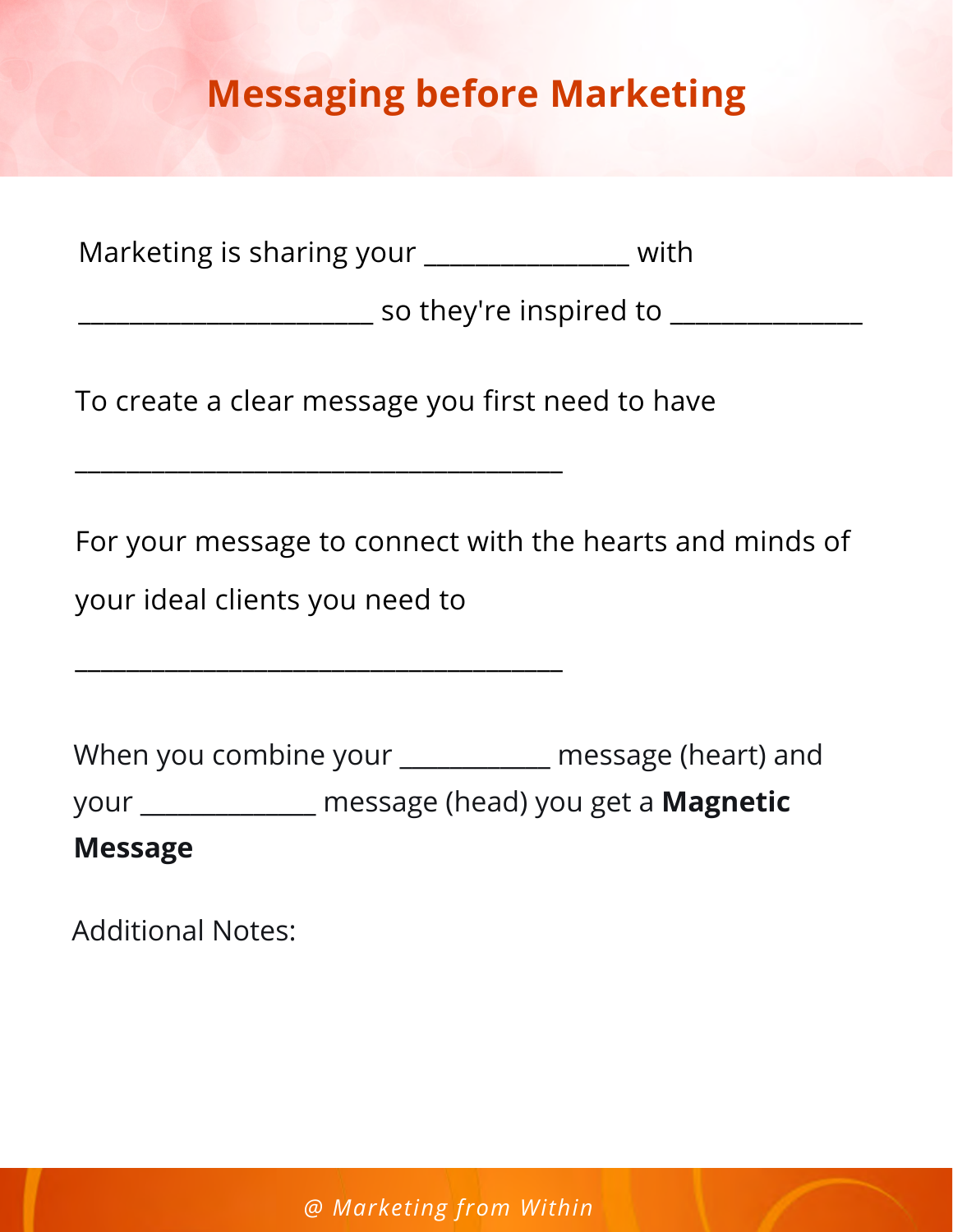### **Relationship of Trust 2**

To get clients, start with your \_\_\_\_\_\_\_\_\_\_\_\_\_\_\_\_\_\_\_\_\_

[The best way to stand out from all the noise and hype is](http://www.talkwithcindy.com/)

\_\_\_\_\_\_\_\_\_\_\_\_\_\_\_\_\_\_\_\_\_\_\_\_\_\_\_\_\_\_\_\_\_\_\_\_\_\_\_\_\_\_\_\_\_\_\_\_

\_\_\_\_\_\_\_\_\_\_\_\_\_\_\_\_\_\_\_\_\_\_\_\_\_\_\_\_\_\_\_\_\_\_\_\_\_\_\_\_\_\_\_\_\_\_\_\_

Give them what they want then

Lead Magnet Checklist:

- 1. [Help solve a specific problem](http://www.talkwithcindy.com/)
- 2. Top of mind challenge
- 3. Highlights your expertise
- 4. Positions your services
- 5. Compelling name
- 6. Easy to consume
- 7. Instant gratification
- 8. Evergreen
- 9. Looks professional
- 10. Inspires action

How did you do?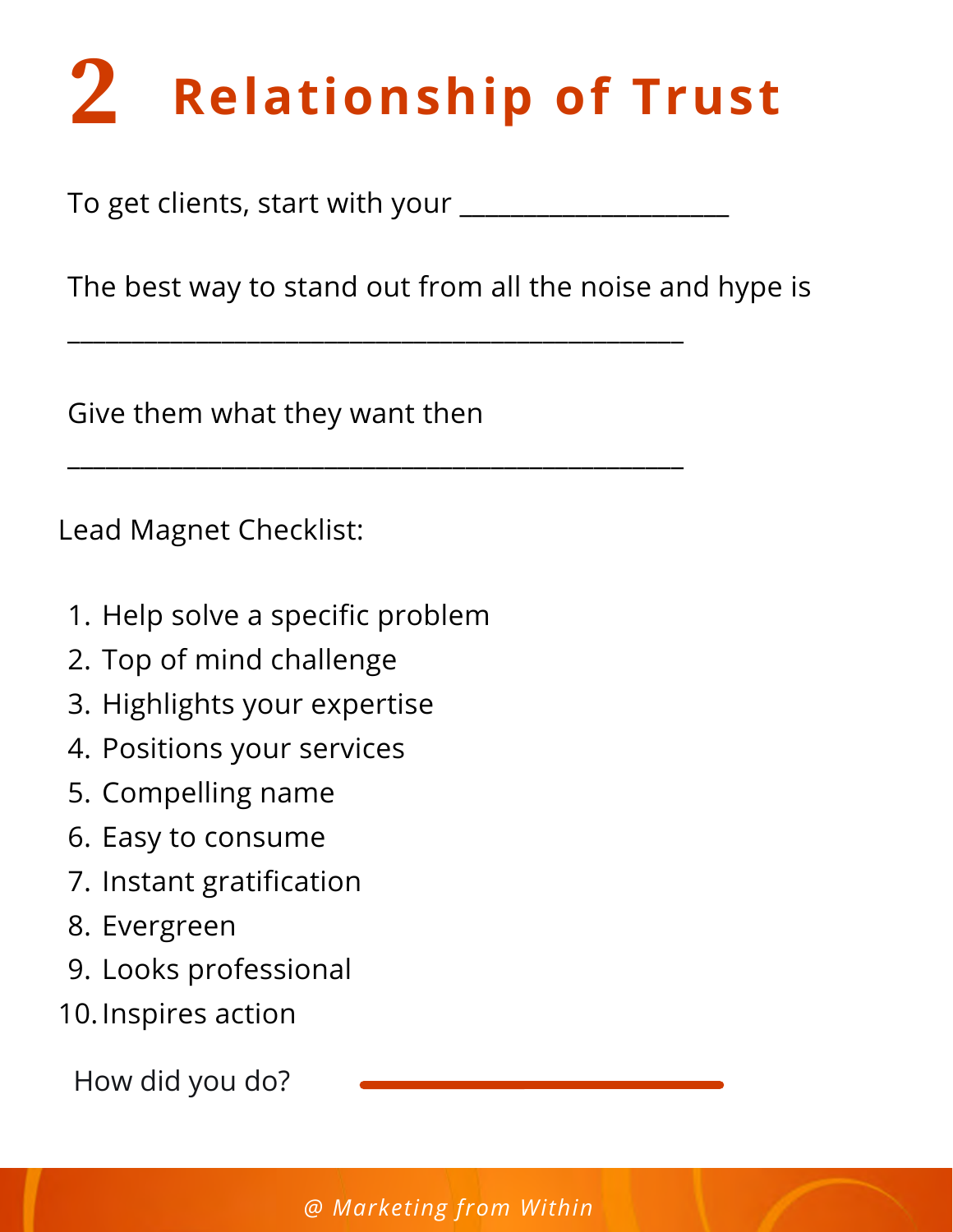[You don't even need a website, just a great \\_\\_\\_\\_\\_\\_\\_\\_\\_\\_\\_\\_\\_\\_\\_\\_](http://www.talkwithcindy.com/)

Key Elements:

[Great copy is:](http://www.talkwithcindy.com/)

- 1. Engaging
- 2. Inspiring
- 3. Clear
- 4. Concise
- 5. Genuine

[Additional Notes:](http://marketingfromwithin.com/about-cindy/)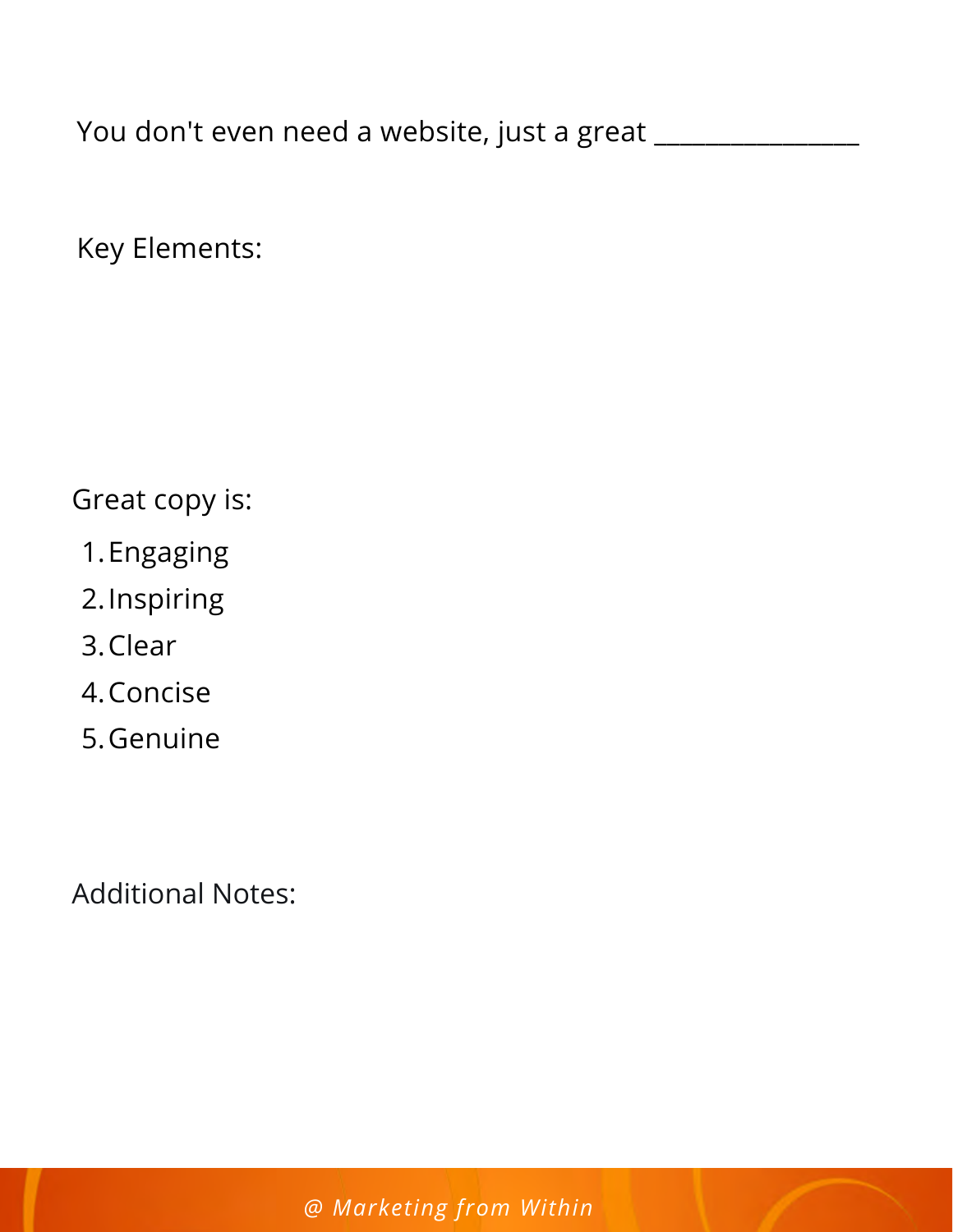

Coaching is \_\_\_\_\_\_\_\_\_\_\_\_\_\_\_\_\_\_

[To build trust and confidence that you can help your clients](http://www.talkwithcindy.com/) achieve results, sell your \_\_\_\_\_\_\_\_\_\_\_\_\_\_\_\_\_\_\_\_\_\_\_\_\_\_\_\_\_\_\_

Benefits:

- 1.
- 
- 2.
- 3.
- 4.
- 5.

Additional Notes: